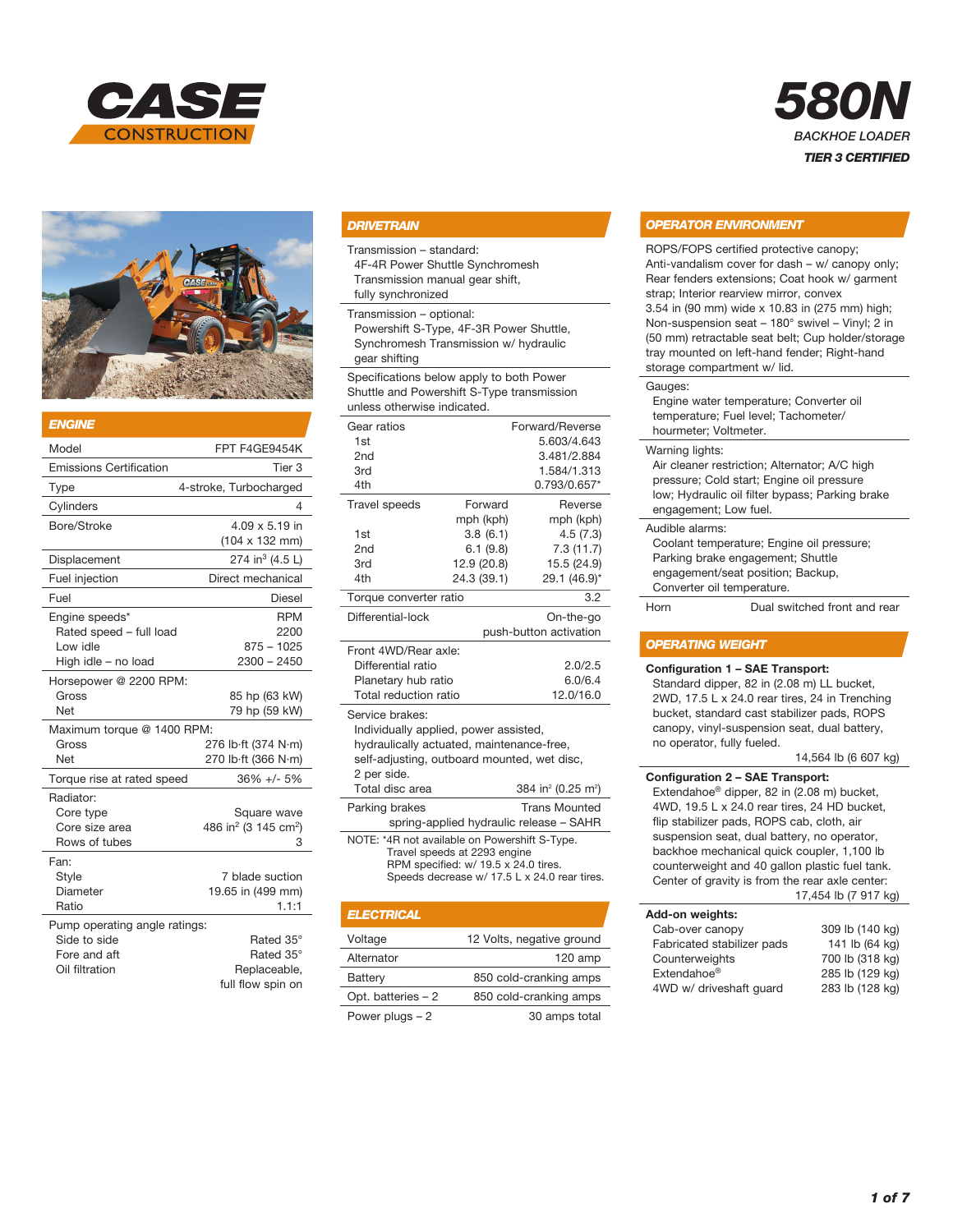#### *HYDRAULICS*

#### Pump:

Parker P330 Single Section Gear Pump

| Main relief pressure:<br>Standard                  | $3,350 +/- 50$ psi          |  |
|----------------------------------------------------|-----------------------------|--|
|                                                    |                             |  |
|                                                    | $(231 +/- 3.5 \text{ bar})$ |  |
| Filtration:                                        |                             |  |
| 7-micron, return line, full flow, spin on element, |                             |  |
| condition indicator light for filter.              |                             |  |
| Oil cooler                                         | Heavy-duty                  |  |
| Loader flow @ rated engine RPM:                    |                             |  |
|                                                    | $00E$ ann $0.0E0$ noi       |  |

 28.5 gpm @ 3,350 psi (108.0 L/min @ 231 bar)

Loader control valve:

Two or three-spool open center monoblock valve. Two and three-spool valves have a single lever manual control for lift and tilt functions. Three-spool valve uses a proportional Electro-Hydraulic control for the auxiliary function. The lift lever has a positive hold "Float" position and a "return-to-dig" feature. System Main Relief valve is single stage w/ Manual Backhoe Controls, dual stage relief valve w/ Pilot Backhoe Controls.

Loader auxiliary hydraulics w/ proportional thumb switch w/ detent on loader control handle.

Loader auxiliary hydraulics w/ full available flow: 0 – 28.5 gpm (0 – 108 L/min)

Backhoe flow @ rated engine RPM: 28.5 gpm @ 3,350 psi (108.0 L/min @ 231 bar)

Manual backhoe control valve: Six or seven-spool monoblock open center control valve. Features "Pro-Control" which

includes custom designed spools for each individual function along w/ "swing cushioning" valve for zero-wag swing control. Basic control valve has an open center parallel circuit for all functions.

Pilot backhoe control valve:

Six, seven or eight-spool sectional closed center control valve. Features "Pro-Control" which includes custom designed spools for each individual function along w/ "swing cushioning" valve for zero-wag swing control. Basic control valve is closed center, w/ circuits in parallel w/ a post-compensated, flow sharing feature for simultaneous operation of all circuits.

## Unidirectional auxiliary hydraulics:

Unidirectional hydraulic valve is equipped w/ an adjustable LS relief valve to control attachment pressure and a 6 position flow control selector for 6 detented, distinct flow settings.

#### Actuation:

Manual backhoe controls – cab floor pedal Pilot controls – left-hand joystick

#### Bidirectional auxiliary hydraulics\*:

Actuation:

 Activate the bidirectional Switch located on the rear console

 Manual shift – bidirectional linkage on far right of backhoe tower

Pilot controls – left-hand joystick.

NOTE: \*Available w/ Combo Aux. Hyd. option.

| <b>SERVICE CAPACITIES</b>    |                    |
|------------------------------|--------------------|
| Fuel tank                    | 42.0 gal (159.0 L) |
| Hydraulic system:            |                    |
| Total                        | 112 gt (106.0 L)   |
| w/ Extendahoe®               | 118 qt (111.7 L)   |
| Reservoir w/ filter          | 58 gt (55.0 L)     |
| Reservoir w/o filter         | 56 gt (53.0 L)     |
| Transmission - total system: |                    |
| 2WD Standard                 | 18 gt (17.0 L)     |
| 2WD Powershift               | 23 qt (21.7 L)     |
| 4WD Standard                 | 21 gt (19.4 L)     |
| 4WD Powershift               | 22 gt (20.7 L)     |

| Front axle:                  |                    |
|------------------------------|--------------------|
| <b>4WD Differential</b>      | 8.1 qt (7.7 L)     |
| 4WD Planetaries - each       | $0.5$ qt $(0.5 L)$ |
| Rear axle:                   |                    |
| Differential and planetaries | 14.4 gt (13.6 L)   |
| Engine oil w/ filter         | 14.4 gt (13.6 L)   |
| Cooling system:              |                    |
| w/ heater                    | 17.8 gt (16.8 L)   |
| w/o heater                   | 17.0 gt (16.1 L)   |
| Window washer reservoir      | 3.0 gt (2.8 L)     |

#### *OTHER SPECIFICATIONS*

| Front tires: |                              |
|--------------|------------------------------|
| 2WD          | 11.0 L x 16.0, 10-ply rating |
| 4WD          | 12.0 L x 16.5, 8-ply rating  |
| Rear tires:  |                              |
| 2/4WD        | 19.5 L x 24.0, 10-ply rating |
| 2/4WD        | 17.5 L x 24.0, 10-ply rating |
|              |                              |

Loader:

Bucket position indicator; Lifting lugs on standard bucket; Single lever control w/ self-leveling and return-to-dig; Hand operated clutch disconnects on loader and shift levers, single lever 4-function loader control: lift, dump, clutch cut-out, differential lock.

| Turning radius: Curb to Curb |                      |  |
|------------------------------|----------------------|--|
| 2WD:                         |                      |  |
| Brakes on                    | 10 ft 8 in (3.24 m)  |  |
| <b>Brakes off</b>            | 12 ft 4 in (3.79 m)  |  |
| 4WD - engaged:               |                      |  |
| Brakes on                    | 11 ft 4 in (3.45 m)  |  |
| <b>Brakes off</b>            | 13 ft 10 in (4.21 m) |  |
| 4WD - disengaged:            |                      |  |
| Brakes on                    | 11 ft 0 in (3.36 m)  |  |
| <b>Brakes off</b>            | 12 ft 3 in (3.72 m)  |  |
| Backhoe:                     |                      |  |

 Over center design, Fabricated "S" boom; Open-center hydraulics – Pro Control System.

NOTE: Turning radius dimensions curb to curb w/ 17.5 L x 24.0 rear tires.

| <b>LOADER BUCKET SIZES</b>                   |                |                                |                                               |                                             |
|----------------------------------------------|----------------|--------------------------------|-----------------------------------------------|---------------------------------------------|
| <b>Type</b>                                  | <b>Width</b>   | Weight                         | <b>Struck</b>                                 | <b>Heaped Capacity</b>                      |
| Long Lip Bucket without bolt-on edge         | 82 in (2.08 m) | 683 lb (310 kg)                | $0.88$ yd <sup>3</sup> (0.67 m <sup>3</sup> ) | 1.03 yd <sup>3</sup> (0.79 m <sup>3</sup> ) |
|                                              | 93 in (2.36 m) | 1,188 lb <sup>*</sup> (539 kg) | 1.10 yd <sup>3</sup> (0.84 m <sup>3</sup> )   | 1.29 yd <sup>3</sup> (0.99 m <sup>3</sup> ) |
| 4 IN 1 <sup>®</sup> Bucket with bolt-on edge | 82 in (2.08 m) | 1,572 lb* (713 kg)             | $0.85$ yd <sup>3</sup> (0.65 m <sup>3</sup> ) | 1.05 yd <sup>3</sup> (0.80 m <sup>3</sup> ) |

NOTE: \*Weight of 4 IN 1® bucket includes edges, cylinders and tube lines.

| <b>BACKHOE BUCKET SIZES</b> |  |
|-----------------------------|--|
| Tyne                        |  |

| Width          | Weight          | <b>Heaped Capacity</b>                       |
|----------------|-----------------|----------------------------------------------|
| 18 in (457 mm) | 232 lb (105 kg) | 4.70 ft <sup>3</sup> (0.13 m <sup>3</sup> )  |
| 24 in (610 mm) | 272 lb (123 kg) | 6.26 ft <sup>3</sup> (0.18 m <sup>3</sup> )  |
| 12 in (305 mm) | 295 lb (134 kg) | 3.40 ft <sup>3</sup> (0.10 m <sup>3</sup> )  |
| 18 in (457 mm) | 356 lb (162 kg) | 5.30 ft <sup>3</sup> (0.15 m <sup>3</sup> )  |
| 24 in (610 mm) | 427 lb (194 kg) | 7.70 ft <sup>3</sup> (0.22 m <sup>3</sup> )  |
| 30 in (762 mm) | 489 lb (222 kg) | 10.20 ft <sup>3</sup> (0.29 m <sup>3</sup> ) |
| 36 in (914 mm) | 552 lb (251 kg) | 12.70 ft <sup>3</sup> (0.36 m <sup>3</sup> ) |
| 24 in (610 mm) | 447 lb (203 kg) | 8.50 ft <sup>3</sup> (0.24 m <sup>3</sup> )  |
|                |                 |                                              |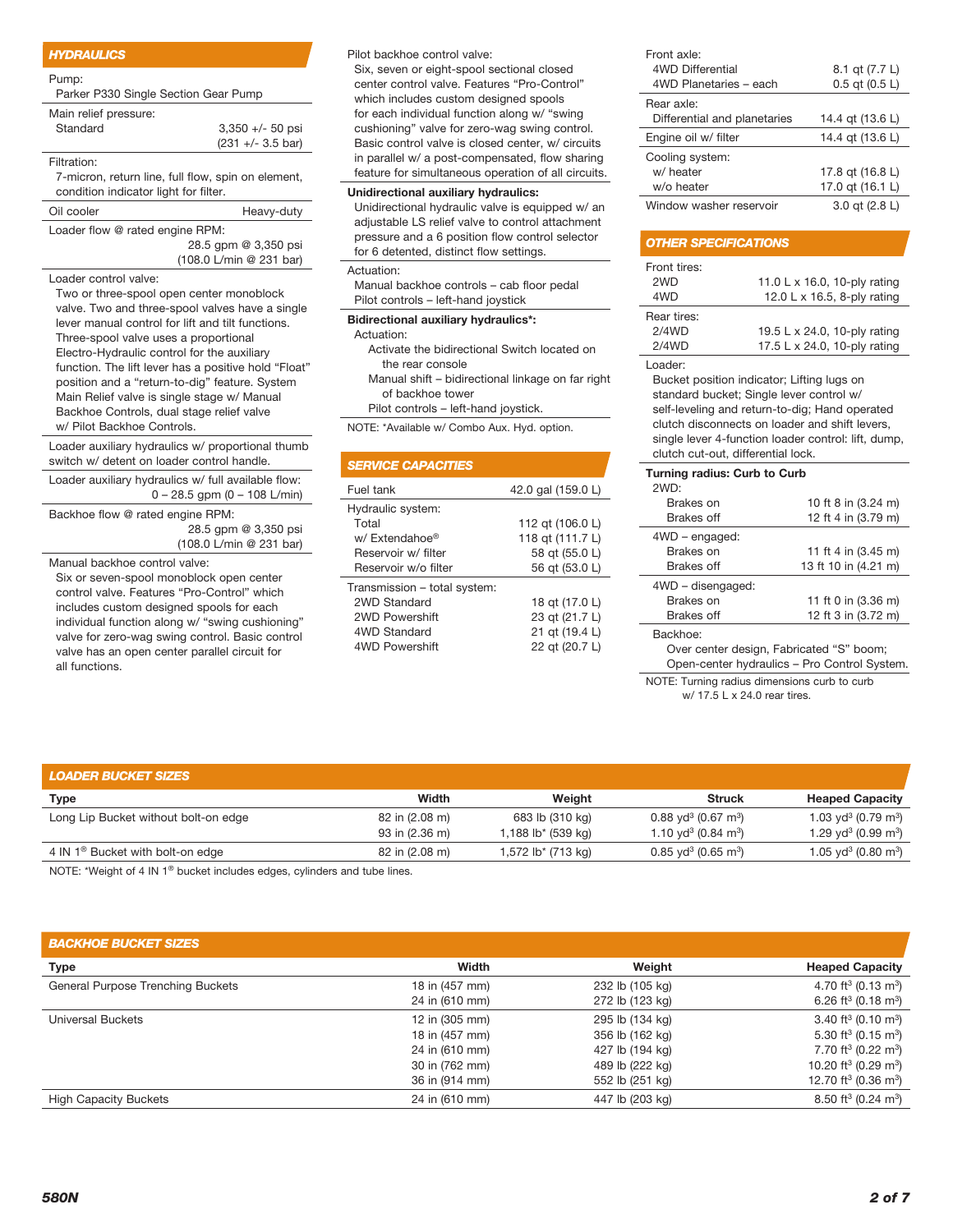

Line drawings are for illustrative purpose only and may not be exact representation of unit.

| <b>LOADER DIMENSIONS</b>                                              |                       |                            |
|-----------------------------------------------------------------------|-----------------------|----------------------------|
|                                                                       | Long Lip Bucket       | 4 IN 1 <sup>®</sup> Bucket |
| A. Overall operating height - fully raised                            | 13 ft 9 in (4.18 m)   | 13 ft 8 in (4.16 m)        |
| Height to:                                                            |                       |                            |
| <b>B.</b> Bucket hinge pin fully raised                               | 11 ft 3 in (3.42 m)   | 11 ft 3 in (3.42 m)        |
| C. Bucket hinge pin at SAE carry                                      | 13.6 in (345 mm)      | 13.6 in (345 mm)           |
| D. Dump angle at full height                                          | $47^\circ$            | $47^\circ$                 |
| E. Dump clearance at full height, 45° dump:<br><b>Bucket</b>          |                       | 8 ft 11 in (2.71 m)        |
| Clam open                                                             | 8 ft 10 in (2.69 m)   | 9 ft 8 in (2.96 m)         |
| <b>F.</b> Dump reach at full height, $45^{\circ}$ dump – from bumper: |                       |                            |
| <b>Bucket</b>                                                         | 31.5 in (801 mm)      | 29.1 in (738 mm)           |
| Clam open                                                             |                       | 15.3 in (388 mm)           |
| Bucket rollback:                                                      |                       |                            |
| G. @ Groundline                                                       | $42^{\circ}$          | $42^{\circ}$               |
| H. @ SAE carry                                                        | $42^{\circ}$          | $42^{\circ}$               |
| J. @ Full height                                                      | Adjustable            | Adjustable                 |
| K. Digging depth below grade:<br><b>Bucket flat</b>                   | 6.1 in (155 mm)       | 4.8 in (122 mm)            |
| Clam open - dozing                                                    |                       | 4.1 in (103 mm)            |
| L. Reach from front axle centerline - bucket on ground                | 6 ft 1 in (2.08 m)    | 6 ft 1 in (2.03 m)         |
| Lift capacity to full height - calculated values                      | 6,803 lb (3 086 kg)   | 6,459 lb (2 930 kg)        |
| Breakout force:                                                       |                       |                            |
| Lift cylinders                                                        | 9,506 lb (3 086 daN)  | 9,276 lb (4 207 daN)       |
| Dump cylinders                                                        | 10,622 lb (4 818 daN) | 11,312 lb (5 131 daN)      |
| Bucket cutting edge width                                             | 82.5 in (2.09 m)      | 82.0 in (2.08 m)           |
| Maximum grading angle                                                 | $114^\circ$           | $114^\circ$                |
| Maximum clam opening                                                  |                       | 38.3 in (972 mm)           |
| Moldboard height                                                      |                       | 36.8 in (934 mm)           |
| Raising time to full height                                           | 4.6 <sub>sec</sub>    | 4.6 <sub>sec</sub>         |
| Bucket dumping time                                                   | $1.1$ sec             | $1.1$ sec                  |
| Lowering time:                                                        |                       |                            |
| Power down                                                            | 2.6 <sub>sec</sub>    | 2.6 <sub>sec</sub>         |
| Return-to-dig                                                         | 3.6 <sub>sec</sub>    | 3.6 <sub>sec</sub>         |
| Clam:                                                                 |                       |                            |
| Open time                                                             |                       | 1.0 <sub>sec</sub>         |
| Close time                                                            |                       | 1.0 <sub>sec</sub>         |

NOTE: Loader dimensions taken with 4WD, 19.5 L x 24.0 rear tires.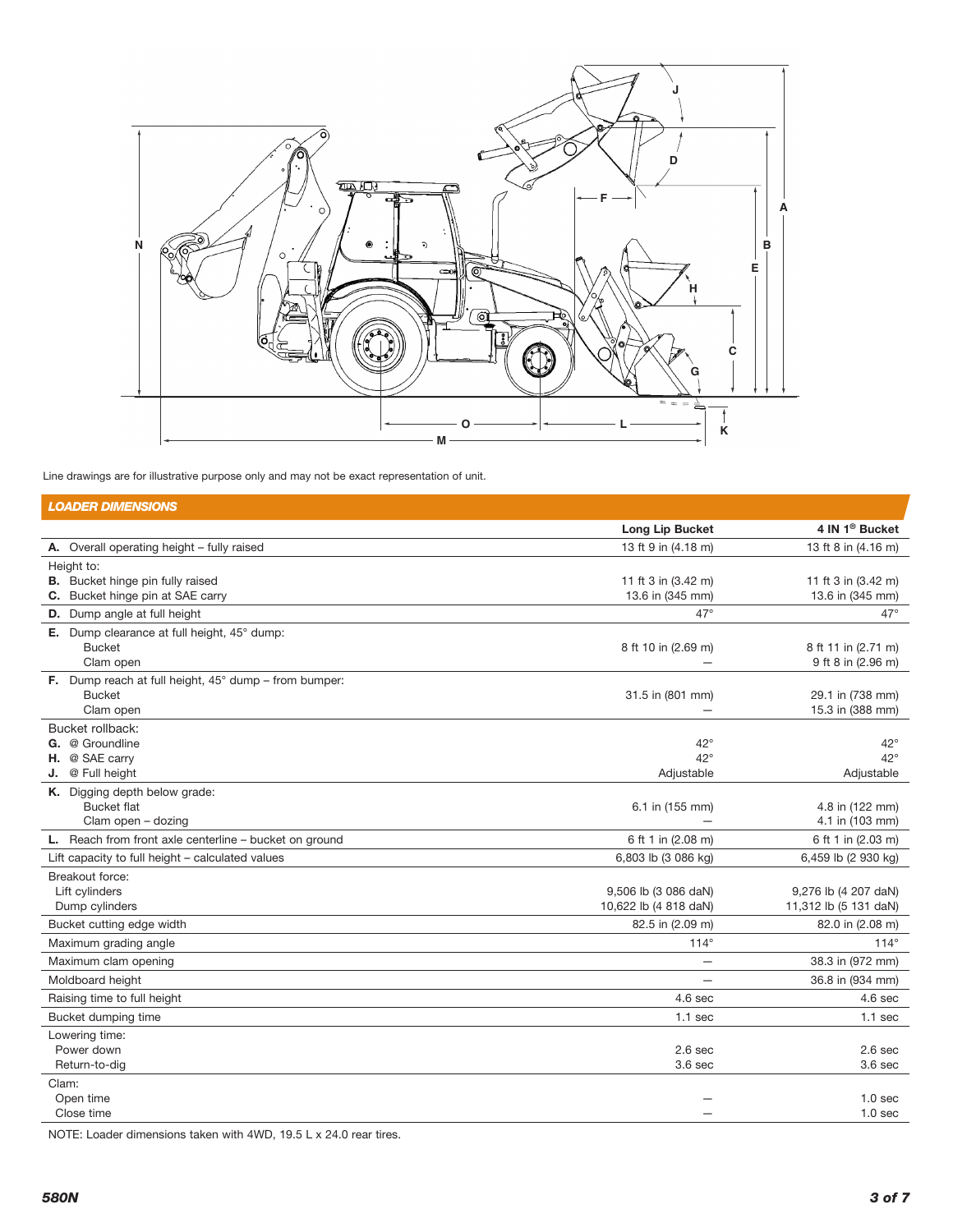| <b>DIMENSIONS</b>                              |                              |                              |
|------------------------------------------------|------------------------------|------------------------------|
|                                                | 2WD with 19.5 L x 24.0 tires | 4WD with 19.5 L x 24.0 tires |
| M. Overall transport length:                   |                              |                              |
| Long Lip bucket with Quick Coupler             | 23 ft 5 in (7.14 m)          | 23 ft 4 in (7.10 m)          |
| 4 IN 1 <sup>®</sup> bucket with Quick Coupler  | 23 ft 3 in (7.07 m)          | 23 ft 1 in (7.04 m)          |
| Long Lip bucket with Straight Links            | 23 ft 6 in (7.15 m)          | 23 ft 4 in (7.12 m)          |
| 4 IN 1 <sup>®</sup> bucket with Straight Links | 23 ft 3 in (7.09 m)          | 23 ft 2 in (7.06 m)          |
| Overall transport width - rear tires           | 6 ft 10 in (2.07 m)          | 6 ft 10 in (2.07 m)          |
| Height:                                        |                              |                              |
| To top of canopy                               | 8 ft 9 in (2.66 m)           | 8 ft 9 in (2.66 m)           |
| To top of cab                                  | 8 ft 11 in (2.72 m)          | 8 ft 11 in (2.72 m)          |
| To top of exhaust stack                        | 8 ft 7 in (2.62 m)           | 8 ft 7 in (2.61 m)           |
| N. Transport                                   | 10 ft 10 in (3.30 m)         | 11 ft 1 in (3.37 m)          |
| Ground clearance at backhoe frame              | 15.0 in (380 mm)             | 15.0 in (380 mm)             |
| Angle of departure                             | $15.3^\circ$                 | $19.0^\circ$                 |
| Front wheel tread:                             |                              |                              |
| 11.0 L $\times$ 16.0                           | 67.5 in (1.71 m)             | 67.5 in (1.71 m)             |
| $12.0 \times 16.5$                             | 67.7 in (1.72 m)             | 67.7 in (1.72 m)             |
| Rear wheel tread:                              |                              |                              |
| 17.5 L x 24.0                                  | 63.1 in (1.60 m)             | 63.1 in (1.60 m)             |
| 19.5 L x 24.0                                  | 61.2 in (1.55 m)             | 61.2 in (1.55 m)             |
| Width over tires:                              |                              |                              |
| 11.0 L x 16.0                                  | 79.3 in (2.01 m)             | 79.3 in (2.01 m)             |
| 12.0 L x 16.5                                  | 81.1 in (2.06 m)             | 81.1 in (2.06 m)             |
| 17.5 L x 24.0                                  | 81.7 in (2.07 m)             | 81.7 in (2.07 m)             |
| 19.5 L x 24.0                                  | 81.4 in (2.07 m)             | 81.4 in (2.07 m)             |
| <b>O.</b> Wheelbase                            | 84.0 in (2.13 m)             | 84.5 in (2.15 m)             |

| <b>CYLINDERS</b>           |                      |                       |                       |                       |
|----------------------------|----------------------|-----------------------|-----------------------|-----------------------|
|                            | <b>Bore Diameter</b> | <b>Rod Diameter</b>   | <b>Stroke</b>         | <b>Closed Length</b>  |
| Loader:                    |                      |                       |                       |                       |
| $Lift - 2$                 | 3.25 in (82.6 mm)    | 1.75 in (44.5 mm)     | 28.86 in (733.0 mm)   | 41.81 in (1 062.0 mm) |
| $Dump - 2$                 | 3.00 in (76.2 mm)    | 1.50 in (38.1 mm)     | 20.33 in (516.5 mm)   | 30.31 in (769.9 mm)   |
| 4 IN $1^{\circ}$ clam $-2$ | 3.00 in (76.2 mm)    | 1.75 in (44.5 mm)     | 9.08 in (230.6 mm)    | 19.62 in (498.3 mm)   |
| Backhoe:                   |                      |                       |                       |                       |
| Boom                       | 4.50 in (114.3 mm)   | 2.25 in (57.2 mm)     | 38.22 in (971.5 mm)   | 52.82 in (1 341.6 mm) |
| <b>Dipperstick</b>         | 4.25 in (108.0 mm)   | 2.25 in (57.2 mm)     | 24.14 in (628.5 mm)   | 39.65 in (1 007.0 mm) |
| <b>Bucket</b>              | 3.25 in (82.6 mm)    | $2.25$ in $(57.2$ mm) | 35.35 in (897.9 mm)   | 48.17 in (1 223.6 mm) |
| Extendahoe <sup>®</sup>    | 3.00 in (76.2 mm)    | 1.75 in (44.5 mm)     | 42.05 in (1 068.0 mm) | 56.22 in (1 428.0 mm) |
| Swing $-2$                 | 3.75 in (95.3 mm)    | 2.00 in (50.8 mm)     | 11.50 in (292.0 mm)   | 24.44 in (620.8 mm)   |
| Stabilizer $-2$            | 4.25 in (108.0 mm)   | 2.25 in (57.2 mm)     | 21.37 in (542.9 mm)   | 33.87 in (860.2 mm)   |

| <b>AXLE RATINGS</b>      |                                                 |                       |                                                 |
|--------------------------|-------------------------------------------------|-----------------------|-------------------------------------------------|
|                          | Front - 2WD                                     | Rear                  | Front - 4WD                                     |
| Maximum static           | 70,821 lb (32 124 kg)                           | 90,145 lb (40 889 kg) | 64,613 lb (29 308 kg)                           |
| Dynamic operating        | 44,261 lb (20 076 kg)                           | 56,200 lb (25 492 kg) | 39,328 lb (17 839 kg)                           |
| Static operating         | 17,704 lb (8 030 kg)                            | 22,480 lb (10 197 kg) | 15,732 lb (7 136 kg)                            |
| Oscillation - front axle | $22^{\circ}$ total – 11 $^{\circ}$ side to side |                       | $22^{\circ}$ total – 11 $^{\circ}$ side to side |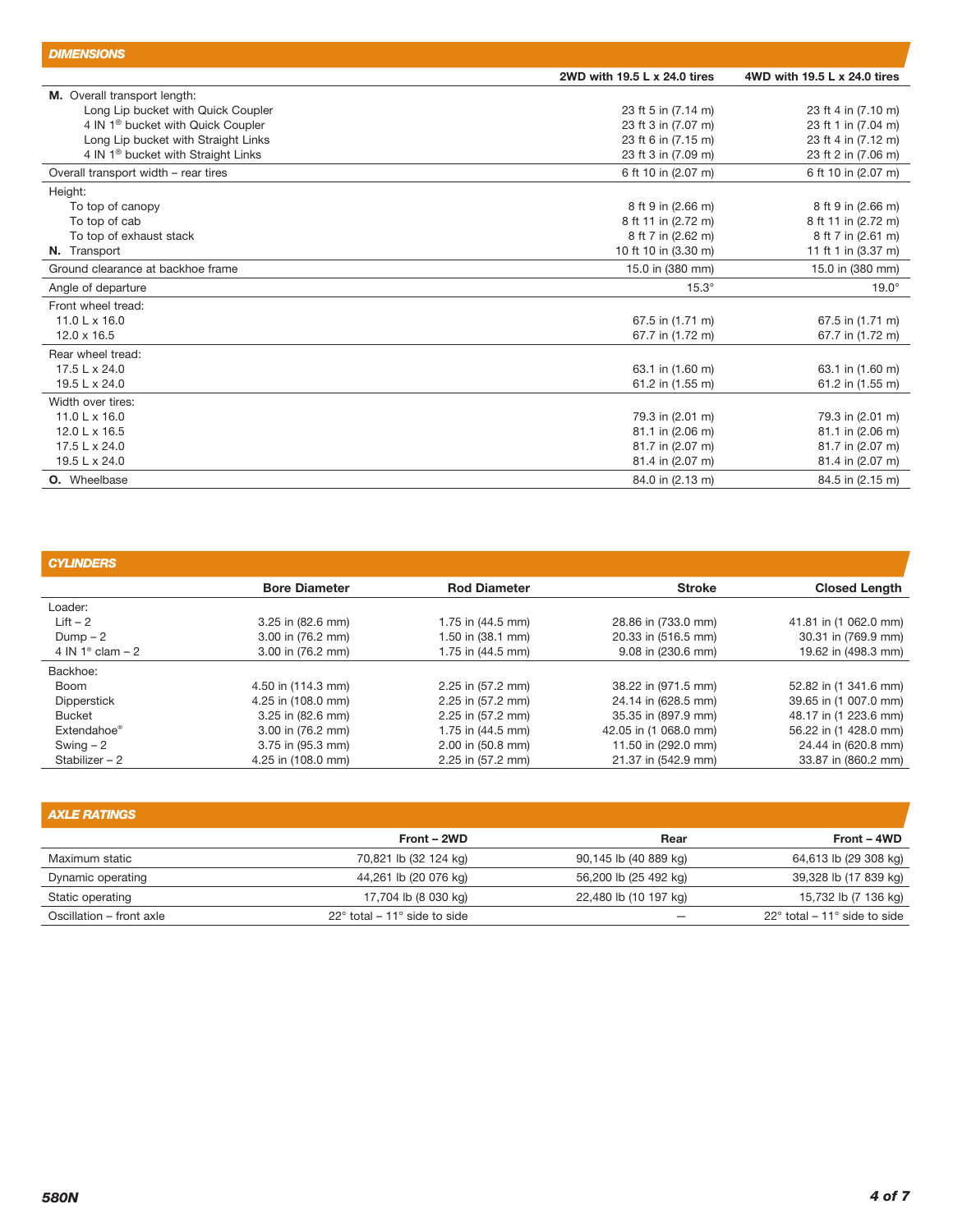| <b>BACKHOE LIFT CAPACITIES</b> |                         |                          |                      |
|--------------------------------|-------------------------|--------------------------|----------------------|
|                                | <b>Standard Backhoe</b> | Extendahoe <sup>®</sup>  |                      |
|                                |                         | <b>Retracted</b>         | <b>Extended</b>      |
| <b>Boom Lift</b>               | <b>Lift Capacity</b>    | <b>Lift Capacity</b>     | <b>Lift Capacity</b> |
|                                | Ib (kg)                 | lb (kg)                  | $Ib$ (kg)            |
| $+16$ ft (4.87 m)              |                         |                          | 1,693 (768)          |
| $+14$ ft (4.27 m)              | 2,472 (1 121)           | 2,271 (1 030)            | 1,979 (897)          |
| $+12$ ft (3.66 m)              | 2,857 (1 296)           | 2,644 (1 199)            | 2,124 (964)          |
| $+10$ ft (3.05 m)              | 2,966 (1 345)           | 2,748 (1 246)            | 2,172 (985)          |
| $+8$ ft (2.44 m)               | 2,983 (1 353)           | 2,761 (1 252)            | 2,169 (984)          |
| $+6$ ft (1.83 m)               | 2,963 (1 344)           | 2,739 (1 242)            | 2,173 (985)          |
| $+4$ ft (1.22 m)               | 2,929 (1 329)           | 2,701 (1 225)            | 2,165 (982)          |
| $+2$ ft (0.61 m)               | 2,892 (1 312)           | 2,662 (1 207)            | 2,153 (977)          |
| <b>Ground Level</b>            | 2,858 (1 297)           | 2,625 (1 191)            | 2,153 (977)          |
| $-2$ ft (0.61 m)               | 2,834 (1 285)           | 2,598 (1 178)            | 2,145 (973)          |
| $-4$ ft (1.22 m)               | 2,827 (1 282)           | 2,588 (1 174)            | 2,143 (972)          |
| $-6$ ft (1.83 m)               | 2,853 (1 294)           | 2,609 (1 183)            | 2,154 (977)          |
| $-8$ ft (2.44 m)               | 2,949 (1 338)           | 2,698 (1 224)            | 2,189 (993)          |
| $-10$ ft (3.05 m)              | 3,319 (1 506)           | 3,053 (1 385)            | 2,270 (1 030)        |
| $-12$ ft (3.66 m)              | —                       | —                        | 2,429 (1 102)        |
| $-14$ ft (4.27 m)              | —                       | —                        | 3,115 (1 413)        |
| <b>Dipper Lift</b>             |                         |                          |                      |
| $+14$ ft (4.27 m)              | —                       | $\overline{\phantom{0}}$ | 3,154 (1 431)        |
| $+12$ ft (3.66 m)              | 4,343 (1 970)           | 4,139 (1 877)            | 2,981 (1 352)        |
| $+10$ ft (3.05 m)              | 4,027 (1 827)           | 3,826 (1 735)            | 2,823 (1 281)        |
| $+8$ ft (2.44 m)               | 4,112 (1 865)           | 3,910 (1 774)            | 2,855 (1 295)        |
| $+6$ ft (1.83 m)               | 4,563 (2 070)           | 4,357 (1 976)            | 3,010 (1 365)        |
| $+4$ ft (1.22 m)               | 5,398 (2 449)           | 5,177 (2 348)            | 2,948 (1 337)        |
|                                |                         |                          |                      |

# *BACKHOE OPERATIONAL DATA*

|                                  | <b>Standard Backhoe</b> | <b>Extendahoe®</b>   |                      |
|----------------------------------|-------------------------|----------------------|----------------------|
|                                  |                         | <b>Retracted</b>     | <b>Extended</b>      |
| Digging depth:                   |                         |                      |                      |
| Maximum                          | 14 ft 9 in (4.50 m)     | 14 ft 9 in (4.50 m)  | 18 ft 3 in (5.55 m)  |
| 2 ft (610 mm) flat bottom        | 14 ft 8 in (4.46 m)     | 14 ft 8 in (4.46 m)  | 18 ft 4 in (5.59 m)  |
| 8 ft (2.44 m) flat bottom        | 13 ft 8 in (4.16 m)     | 13 ft 8 in (4.16 m)  | 17 ft 4 in (5.29 m)  |
| Overall reach from:              |                         |                      |                      |
| Rear axle centerline             | 21 ft 11 in (6.68 m)    | 21 ft 11 in (6.68 m) | 25 ft 4 in (7.72 m)  |
| Swing pivot                      | 18 ft 4 in (5.57 m)     | 18 ft 4 in (5.57 m)  | 21 ft 8 in (6.60 m)  |
| Loading height                   | 11 ft 9 in (3.59 m)     | 11 ft 9 in (3.59 m)  | 14 ft 1 in (4.30 m)  |
| Loading reach - dipper retracted | 6 ft 9 in (2.04 m)      | 6 ft 9 in (2.04 m)   | 9 ft 4 in (2.84 m)   |
| Swing arc                        | $180^\circ$             | $180^\circ$          | $180^\circ$          |
| Bucket rotation:                 |                         |                      |                      |
| Straight links                   | 175.6°                  | $175.6^\circ$        | 175.6°               |
| Mechanical coupler               | $198.0^\circ$           | $198.0^\circ$        | $198.0^\circ$        |
| Stabilizer spread - centers:     |                         |                      |                      |
| Flip pad                         | 9 ft 5 in (2.87 m)      | 9 ft 5 in (2.87 m)   | 9 ft 5 in (2.87 m)   |
| Cast Pad                         | 9 ft 9 in (2.97 m)      | 9 ft 9 in (2.97 m)   | 9 ft 9 in (2.97 m)   |
| Digging force:                   |                         |                      |                      |
| Bucket cylinder                  | 11,334 lb (50 414 N)    | 11,334 lb (50 414 N) | 11,334 lb (50 414 N) |
| Dipper cylinder                  | 6,710 lb (29 484 N)     | 6,710 lb (29 484 N)  | 4,887 lb (21 738 N)  |
| Leveling angle:                  |                         |                      |                      |
| Flip pad                         | $12.8^\circ$            | $12.8^\circ$         | $12.8^\circ$         |
| Cast pad                         | $13.8^\circ$            | $13.8^\circ$         | $13.8^\circ$         |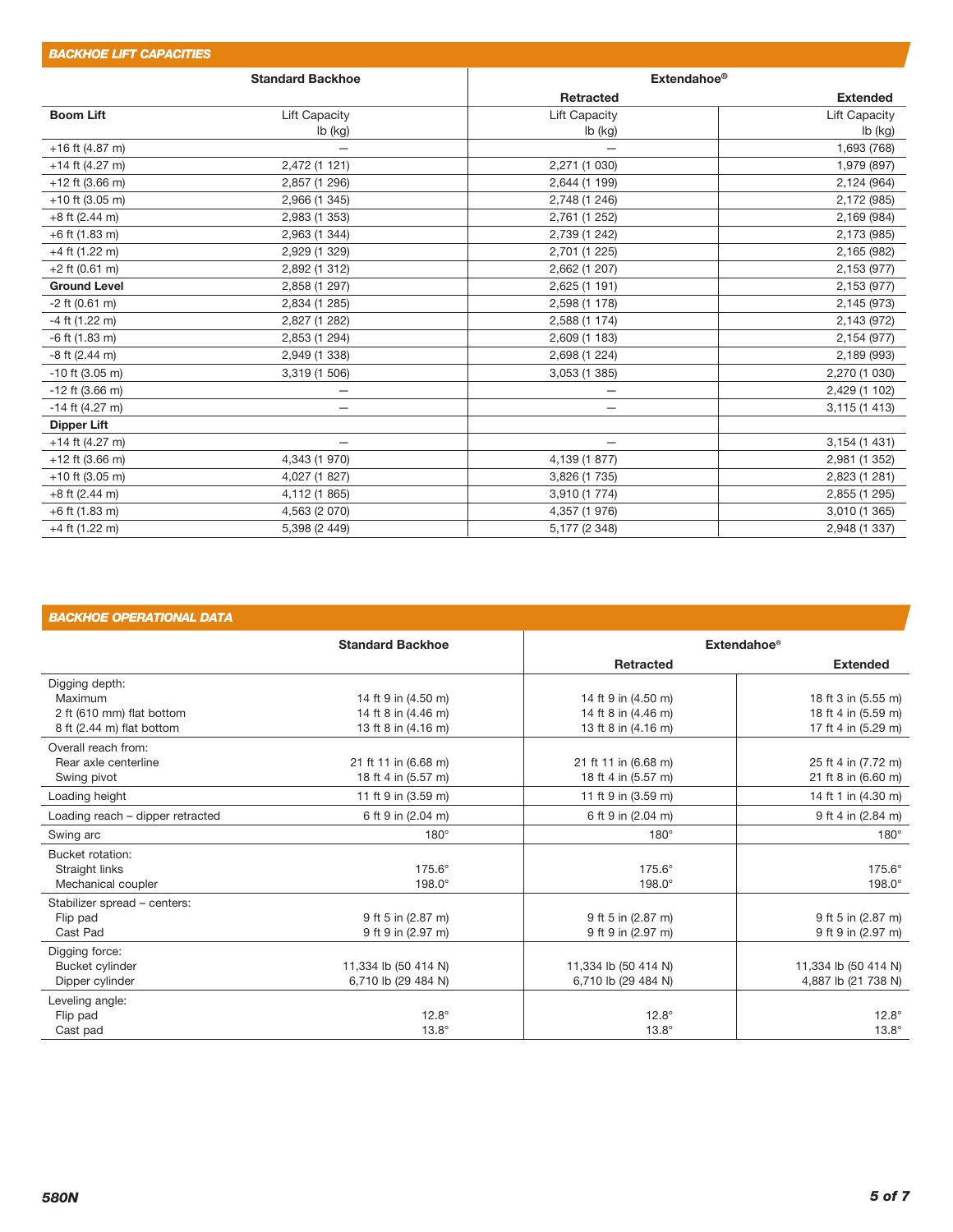# *STANDARD EQUIPMENT*

*OPERATOR ENVIRONMENT*

## See page 1

## *ENGINE*

FPT F4GE9454K diesel Full flow engine oil filter Air cleaner – replaceable dry type with radial seal Aspirated air cleaner Muffler, non spark arresting Radiator with de-aeration bottle Antifreeze to -34° F (-37° C) Throttles, both hand and foot Self adjusting belt Inline fuel strainer

# *DRIVETRAIN*

Front axle:

2WD heavy-duty front axle with 11.0 L x 16.0 tires 4WD heavy-duty mechanically driven front axle, with 12.0 L x 16.5 tires and drive shaft guard Rear axle: 2/4WD heavy-duty outboard planetary drive, with 17.5 L x 24.0 tires Standard Powershuttle, 4F-4R Power Shuttle Synchromesh transmission Torque converter – 11.8 in (300 mm) On-the-go electric 4WD control Electric F/R shuttle control Electric differential lock control, with push-button activation on the loader control lever Park brake, spring-applied, hydraulic release

## *HYDRAULICS*

Gear pump: 28.5 gal/min @ 3,350 psi (107.9 L/min @ 231 bar) Heavy-duty hydraulic oil cooler 7-micron, spin on oil filter

# *LOADER*

See page 2

# *BACKHOE*

See page 2

# *OTHER*

Forward tilt engine hood Replaceable, molded front bumpers Front/Rear tie downs Reflective logos Lights – cab and canopy: 2 front driving 2 rear tail/stop 2 front flashers/turn 2 rear flashers/turn Lights – cab only: Adjustable halogen work lights – 55 W: 2 front 2 side – left and right 4 rear Lights – canopy only: Adjustable halogen work lights – 55 W: 2 side – left and right 2 rear